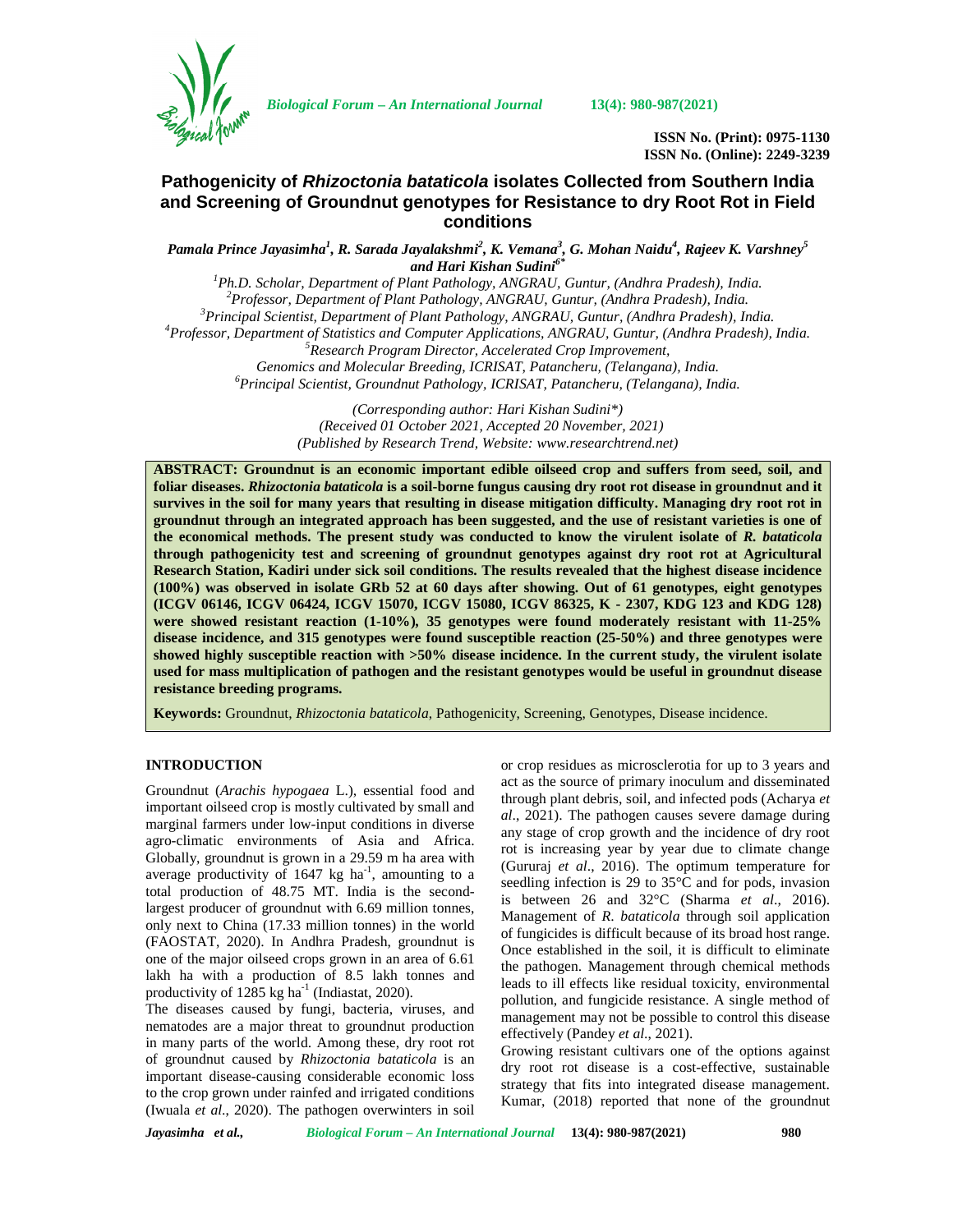genotypes showed a resistant reaction against dry root rot disease. Few reports like Moradia (2012); Rani (2014) observed the resistant reaction of groundnut genotypes against dry root rot disease. The existing resistant genotypes are still not sufficient to use against dry root rot due to the high pathogenic variability of *R. bataticola*. Hence, new resistant genotypes are a prerequisite for managing dry root rot disease, as the virulence of pathogens might be altered due to climate change (Kumari and Ghatak, 2018).

#### **MATERIALS AND METHODS**

**Study site:** The experiments were performed at the International Crops Research Institute for the Semi- Arid Tropics (ICRISAT), Patancheru (17°30′42.0"N 78°16′27.4″E), Telangana, India, and field screening of groundnut genotypes were performed at Agricultural Research Station, Kadiri (14°06′35.1″N 78°08′52.7″E), Andhra Pradesh.

**Isolation and identification of dry root rot pathogen:** For isolation of the dry root rot pathogen, groundnut plants showing the typical symptoms were collected from surveyed areas of Southern India (Table 1) , packed in labelled paper bags, and brought to the laboratory.

The dry root rot pathogen *Rhizoctonia bataticola* was isolated from the infected root region of groundnut plants by tissue segment method using Potato Dextrose Agar (PDA) medium (Rangaswami, 1972). The infected root portion was excised with a sterilized blade into tiny bits of one cm and surface sterilized by dipping in  $0.1\%$  HgCl<sub>2</sub> for 30 seconds followed by three washings in sterile distilled water before plating on PDA. The Petri dishes were incubated at 28±2°C for periodical observations.

**Mass multiplication of** *R***.** *bataticola* **isolates:** The 60 *R*. *bataticola* isolates were individually multiplied in sorghum grains. The sorghum grains are soaked overnight and shade dried to remove excess moisture, filled the grains in 500 ml conical flasks, and sterilized twice in an autoclave at 121°C for 15 min at 15 lb psi. The actively growing mycelial discs of the *R. bataticola* isolates were inoculated into each flask separately under a laminar air chamber. The flasks were incubated at room temperature  $(28\pm2^{\circ}\text{C})$  for 15 days. The obtained inoculum was used for the pathogenicity test.

**Pathogenicity test:** Pathogenicity test for *R. bataticola* isolates was carried out using sick soil inoculation technique in the earthen pot under controlled environmental conditions using cultivar JL-24 with three replications for each isolate in a completely randomized block design. Sterilized soil filled in 6 inches diameter earthen pots (2.5 kg/ pot) and inoculum was thoroughly mixed in the upper 4-5 cm layer of soil with each isolate of *R. bataticola* in 1:10 proportions (inoculum: soil) and allowed to stabilize for ten days. After the colonization of soil, seeds (variety: JL-24) were sown in these pots. A check was also maintained

without inoculum. Pots are placed in a glasshouse at 28  $\pm$  2°C with regular, judicious, and uniform watering. Initial seedling emergence was recorded, dry root rot incidence was recorded at 75 days after sowing, and the per cent disease incidence was calculated. The pathogen was re-isolated from the infected plants showing rotting symptoms from artificially inoculated pots.

**Screening of groundnut genotypes for their reaction to dry root rot disease:** Screening of sixty-one groundnut genotypes was carried out at Agricultural Research Station, Kadiri under sick plot conditions against dry root rot disease (*R. bataticola*) during the 2019-2021 *rabi* season with a row length of 5 m row length in a randomized block design (RBD) with two replications with a spacing of  $30 \times 10$  cm. The virulent *R. bataticola* isolate was multiplied on sorghum grains and applied to the field at 30 days before sowing to increase the disease incidence. Observation on disease incidence was recorded at harvest. The genotypes are categorized based on per cent disease incidence according to Moradia (2012) (Table 2). The disease incidence of root rot will be recorded for each variety by the following formula:

Percent disease incidence  $=$   $\frac{\text{No. of infected plants}}{\text{Total no. of plants}} \times 100$ 

#### **RESULTS AND DISCUSSION**

**Isolation and identification of dry root rot pathogen:** The groundnut dry root rot infected plants in the field were identified based on typical symptoms like withering and drying plants. The infected plants could be easily pulled out from soil due to lack of lateral and finer roots, showed blackening of the taproot, shredding of bark, and coming out in the form of flakes, and the presence of microsclerotia. When split open, the root portion has shown vertical blackish discolouration (Fig. 1).

The pathogen was isolated from diseased plants on PDA plates, and after 2-3 days of incubation, grey to black culture with aerial mycelium was observed, and isolates were purified by hyphal tip technique. Microscopic observation was also done for confirmation of the isolates as *R. bataticola* by using Olympus BX 53 microscope equipped with a digital camera DP 72 (Olympus) observed hyphal characters like hyphal branching at the right angle, formation of constriction near the point of branching, presence of microsclerotia for all the isolates (Fig. 2). The isolates were designated as GRb01 to GRb60 for further studies. Rani (2014); Kumar, (2018) observed similar hyphal characters of *R. bataticola* isolated from dry root rot infected groundnut plants.

**Pathogenicity test:** A pot culture experiment was conducted to test the pathogenicity of 60 *R. bataticola* isolates obtained from groundnut growing areas of southern India by soil inoculation method using susceptible groundnut cultivar (JL 24).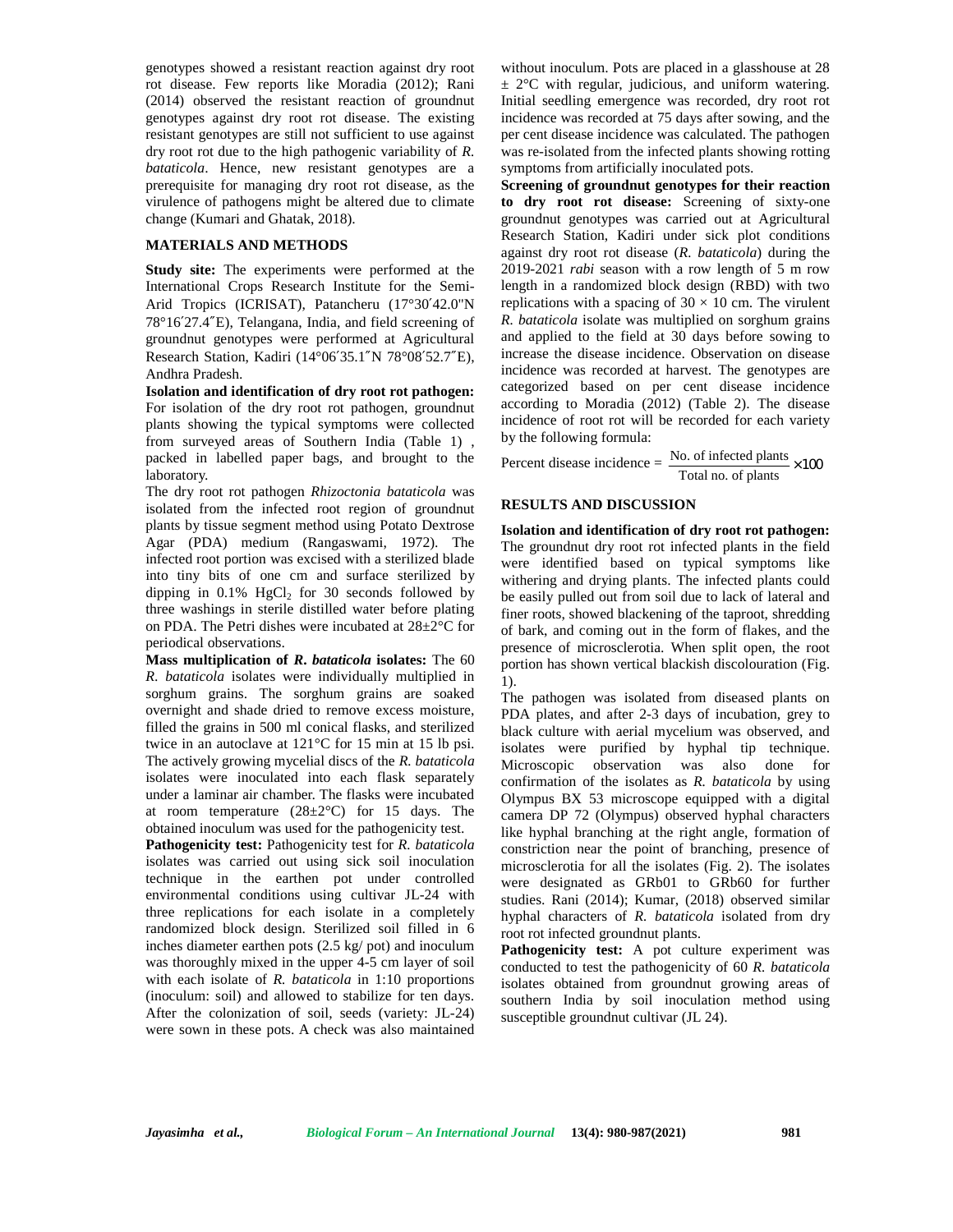| <b>State</b>   | <b>Districts</b> | Mandal/<br>Taluk | <b>Village</b>   | <b>Isolate</b>     | Germination*<br>$(\%)$ | Disease Incidence*<br>(%) |
|----------------|------------------|------------------|------------------|--------------------|------------------------|---------------------------|
|                |                  |                  | <b>ARS</b>       | GRb01              | 73.33 (59.21)          | 72.22 (63.25)             |
|                |                  |                  | Allugundu        | GRb <sub>02</sub>  | 80.00 (63.43)          | 82.22 (69.39)             |
|                |                  | Kadiri           | Murthypalli      | GRb03              | 86.67 (72.29)          | 83.33 (75.00)             |
|                |                  |                  | Kareddypalli     | GRb <sub>04</sub>  | 93.33 (81.14)          | 71.67 (58.07)             |
|                | Ananthapuramu    |                  | Brahmanapalli    | GRb <sub>05</sub>  | 80.00 (63.43)          | 75.00 (65.00)             |
|                |                  |                  | Jalli palli      | GRb <sub>06</sub>  | 66.67 (54.99)          | 70.00 (61.92)             |
|                |                  | Kudair           | Kommuru          | GRb07              | 86.67(72.29)           | 82.22 (69.39)             |
|                |                  |                  | Kuderu           | GR <sub>b</sub> 08 | 73.33 (59.21)          | 52.78 (46.75)             |
| Andhra Pradesh |                  |                  | Kannikapuram     | GRb09              | 73.33 (59.21)          | 83.33 (75.00)             |
|                |                  |                  | Kothapallimitta  | GRb10              | 100.00 (90.00)         | 53.33 (46.92)             |
|                |                  | S.R. Puram       | Marripalli       | GRb11              | 66.67 (54.99)          | 83.33 (75.00)             |
|                | Chittoor         |                  | Muchalamarri     | GRb12              | 66.67 (54.99)          | 66.67 (60.00)             |
|                |                  |                  | Bandarupalli     | GRb13              | 80.00 (63.43)          | 80.00 (68.07)             |
|                |                  |                  | Bokkasam palem   | GRb14              | 86.67 (72.29)          | 61.67 (56.92)             |
|                |                  | Yerpedu          | Manna samudram   | GRb15              | 73.33 (59.21)          | 63.89 (53.25)             |
|                |                  |                  | Ramalingapalli   | GRb16              | 66.67 (54.99)          | 76.67 (66.14)             |
|                |                  |                  | Gowripura        | GRb17              | 93.33 (81.14)          | 85.00 (71.14)             |
|                |                  | Challakare       | Kydikunta        | GRb18              | 60.00 (50.77)          | 63.89 (53.25)             |
|                |                  |                  | Mahadevapura     | GRb19              | 73.33 (63.43)          | 83.33 (75.00)             |
|                | Chitradurga      |                  | Pillahalli       | GRb20              | 93.33 (81.14)          | 80.00 (68.07)             |
|                |                  |                  | Halagaladdi      | GRb21              | 86.67 (72.29)          | 71.67 (63.08)             |
|                |                  | Hiriyur          | Karidasarahalli  | GRb22              | 60.00 (50.77)          | 41.67 (35.00)             |
|                |                  |                  | Maddihalli       | GRb23              | 73.33 (59.21)          | 63.33 (58.08)             |
| Karnataka      |                  |                  | Avasikere        | GRb24              | 80.00 (63.43)          | 73.89 (59.39)             |
|                | Tumakur          |                  | Kadirehalli      | GRb25              | 66.67 (54.99)          | 66.67 (60.00)             |
|                |                  | Pavagada         | Madde            | GRb26              | 86.67 (72.29)          | 83.33 (75.00)             |
|                |                  |                  | Thumakunte       | GRb27              | 86.67 (72.29)          | 86.67 (72.29)             |
|                |                  |                  | Bejjihalli       | GRb28              | 80.00 (63.43)          | 75.00 (65.00)             |
|                |                  | Sira             | Lakkanahalli     | GRb29              | 86.67 (72.29)          | 85.00 (71.14)             |
|                |                  |                  | Thimmanahalli    | GRb30              | 73.33 (59.21)          | 71.11 (57.64)             |
|                |                  |                  | Athimalaipattu   | GRb31              | 73.33 (59.21)          | 80.56 (68.25)             |
|                |                  |                  | Kongarampattu    | GRb32              | 66.67 (50.77)          | 58.89 (50.17)             |
|                | Tiruvannamalai   | Arni             | Kilnagar         | GRb33              | 66.67 (50.77)          | 80.56 (68.25)             |
|                |                  |                  | Melnagar         | GRb34              | 80.00 (63.43)          | 82.22 (69.39)             |
|                |                  |                  | Santhavasal      | GRb35              | 86.67 (72.29)          | 80.00 (68.07)             |
|                |                  | Polur            | Sedarampattu     | GRb36              | 93.33 (81.14)          | 78.33 (62.29)             |
|                |                  |                  | Kanjanur         | GRb37              | 53.33 (46.92)          | 47.22 (38.25)             |
| Tamil Nadu     |                  | Gingee           | Ottampattu       | GRb38              | 86.67 (72.29)          | 85.00 (71.14)             |
|                |                  |                  | Tokavadi         | GRb39              | 80.00 (59.21)          | 73.89 (59.39)             |
|                | Villupuram       |                  | Venkatesapuram   | GRb40              | 73.33 (59.21)          | 60.00 (51.14)             |
|                |                  |                  | Kannalam         | GRb41              | 66.67 (50.77)          | 66.67 (55.00)             |
|                |                  | Melmalaiyanur    | Mannur           | GRb42              | 80.00 (72.29)          | 82.22 (69.39)             |
|                |                  |                  | Sathaputhur      | GRb43              | 86.67 (63.43)          | 76.67(66.14)              |
|                |                  |                  | Valathy          | GRb44              | 73.33 (59.21)          | 68.33 (56.14)             |
|                |                  |                  | Gattuthummen     | GRb45              | 80.00 (63.43)          | 66.67 (55.00)             |
|                |                  | Balmoor          | Godal            | GRb46              | 86.67 (63.43)          | 75.56 (65.17)             |
|                |                  |                  | Jinkunta         | GRb47              | 73.33 (59.21)          | 72.22 (58.25)             |
|                |                  |                  | Thummanpet       | GRb48              | 86.67 (63.43)          | 76.67 (61.14)             |
|                | Nagarkurnool     |                  | Boppally         | GRb49              | 80.00 (63.43)          | 75.56 (65.17)             |
| Telangana      |                  |                  | Gattunallykuduru | GRb50              | 66.67 (50.77)          | 66.67 (60.00)             |
|                |                  | Talkapally       | Peddur           | GRb51              | 93.33 (81.14)          | 71.67 (58.07)             |
|                |                  |                  | Kammareddy palli | GRb52              | 93.33 (63.43)          | 100.00 (90.00)            |
|                |                  |                  | Amadabakula      | GRb53              | 80.00 (63.43)          | 75.00 (65.00)             |
|                |                  |                  | Apparaala        | GRb54              | 100.00 (90.00)         | 60.00 (51.14)             |
|                |                  | Kothakota        | Kanimetta        | GRb55              | 93.33 (81.14)          | 78.33 (62.29)             |
|                |                  |                  | Sankireddy palli | GRb56              | 93.33 (81.14)          | 50.00 (45.00)             |
|                | Wanaparthy       |                  | Chelimilla       | GRb57              | 53.33 (50.77)          | 80.56 (68.25)             |
|                |                  |                  | Kambalapur       | GRb58              | 80.00 (63.43)          | 67.22 (55.17)             |
|                |                  | Pebbair          | Kanchiravupalli  | GRb59              | 93.33 (81.14)          | 80.00 (68.07)             |
|                |                  |                  | Pebbair          | GRb60              | 86.67(63.43)           | 75.56 (60.54)             |
|                |                  | Sem              |                  |                    | 3.37                   | 2.77                      |
|                |                  |                  |                  |                    | 9.45                   | 7.76                      |
|                | $CD(P=0.05)$     |                  |                  |                    |                        | 6.58                      |
|                |                  | $CV\%$           |                  |                    | 7.42                   |                           |

**Table 1: Pathogenicity of** *R***.** *bataticola* **isolates collected from Southern India.**

\* Mean of three replications; Valves in parenthesis are angular transformed valves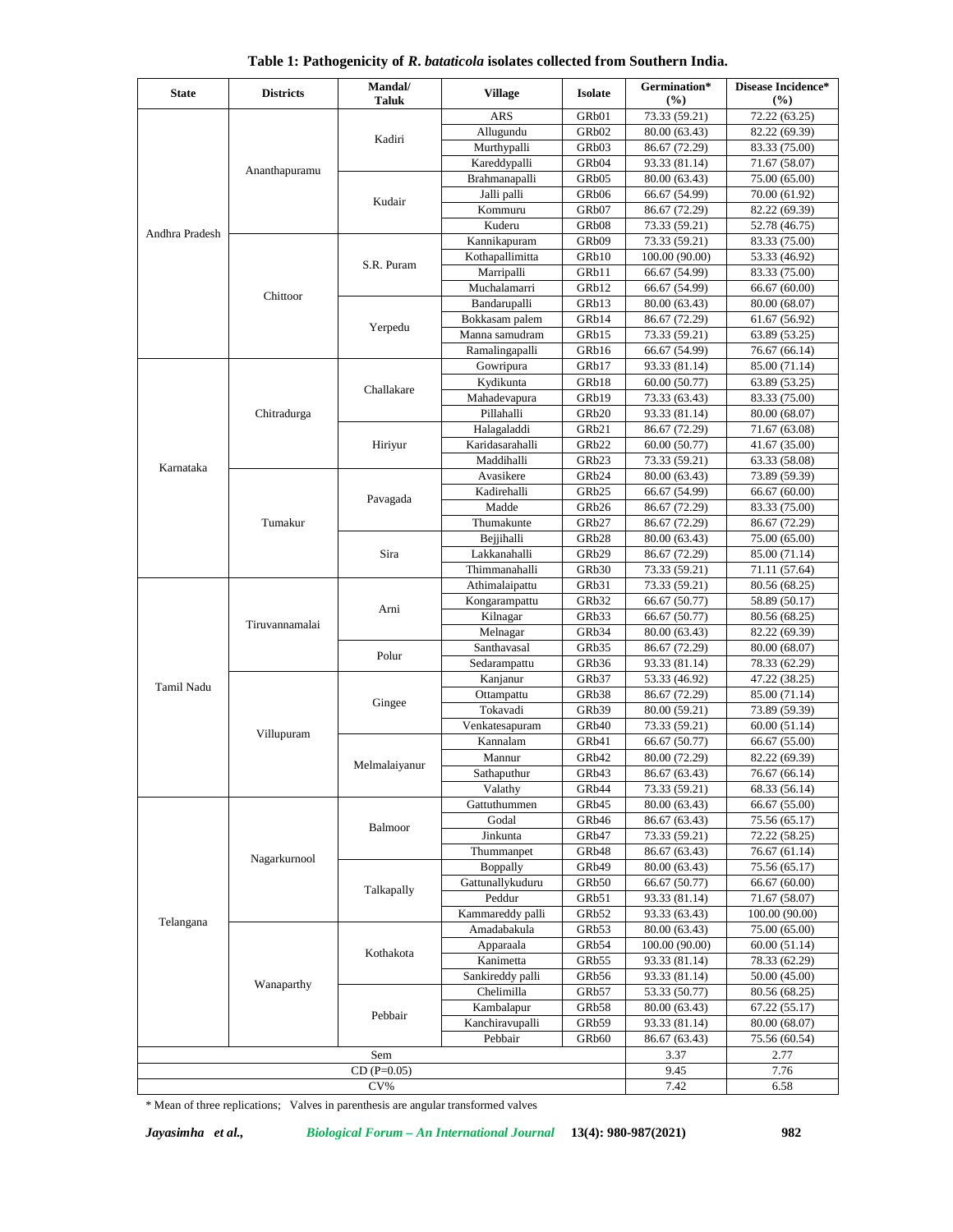

**Fig. 1.** Symptoms of dry root rot disease of groundnut (a) field symptoms (diseased plant and healthy plant), (b) dry root rot infected plant, (c) blackish discolouration inside root portion and (d) presence of minute sclerotia.



**Fig. 2.** Identification of *R. bataticola* (a) grey to black culture colour with aerial mycelium, (b) microscopic characters like, hyphal branching at right angle and formation of constriction near the point of branching and (c) presence of microsclerotia.

|  |  |  |  | Table 2: Scoring scale for dry root rot disease. |  |
|--|--|--|--|--------------------------------------------------|--|
|  |  |  |  |                                                  |  |

| Sr. No.  | Disease incidence          | <b>Reaction</b>      |
|----------|----------------------------|----------------------|
|          | 1-10 % disease incidence   | Resistant            |
| <u>.</u> | 11-25 % disease incidence  | Moderately Resistant |
|          | 26-50 % disease incidence  | Susceptible          |
|          | 51-100 % disease incidence | Highly Susceptible   |

The results revealed that all 60 isolates were pathogenic with different levels of disease incidence on groundnut cultivar (Table 1) showing symptoms of dry root rot, *i.e.,* infected plant become straw to brown coloured, plant wilt and dried (Fig. 3).

Infected plants are easily pulled out from the soil, and the root portion becomes black. The individual isolates were re-isolated from the infected portion of inoculated plants. The isolates were identical and similar characteristic features to pathogen isolated from the field, thus fulfilling Koch's postulates.



**Fig. 3.** Pathogenicity test (a) Isoate GRb52 and (b) control at 75 days after sowing.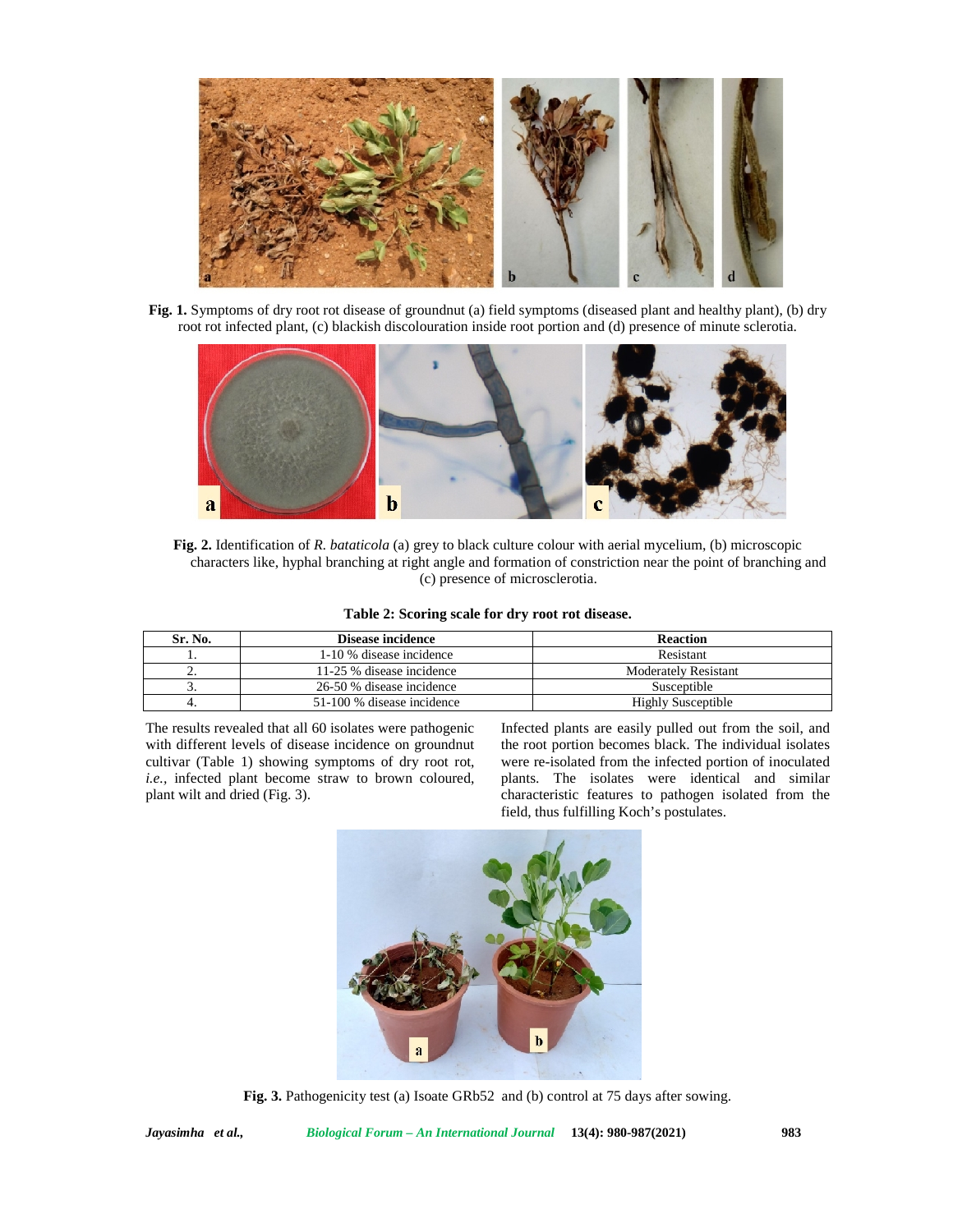

**Fig. 4.** Germination % and Per cent Disease Incidence (PDI) of *R. bataticola* isolates collected from Southern India.



**Fig. 5.** Per cent Disease Incidence of groundut genotypes against *R. bataticola.*

*Jayasimha et al., Biological Forum – An International Journal* **13(4): 980-987(2021) 984**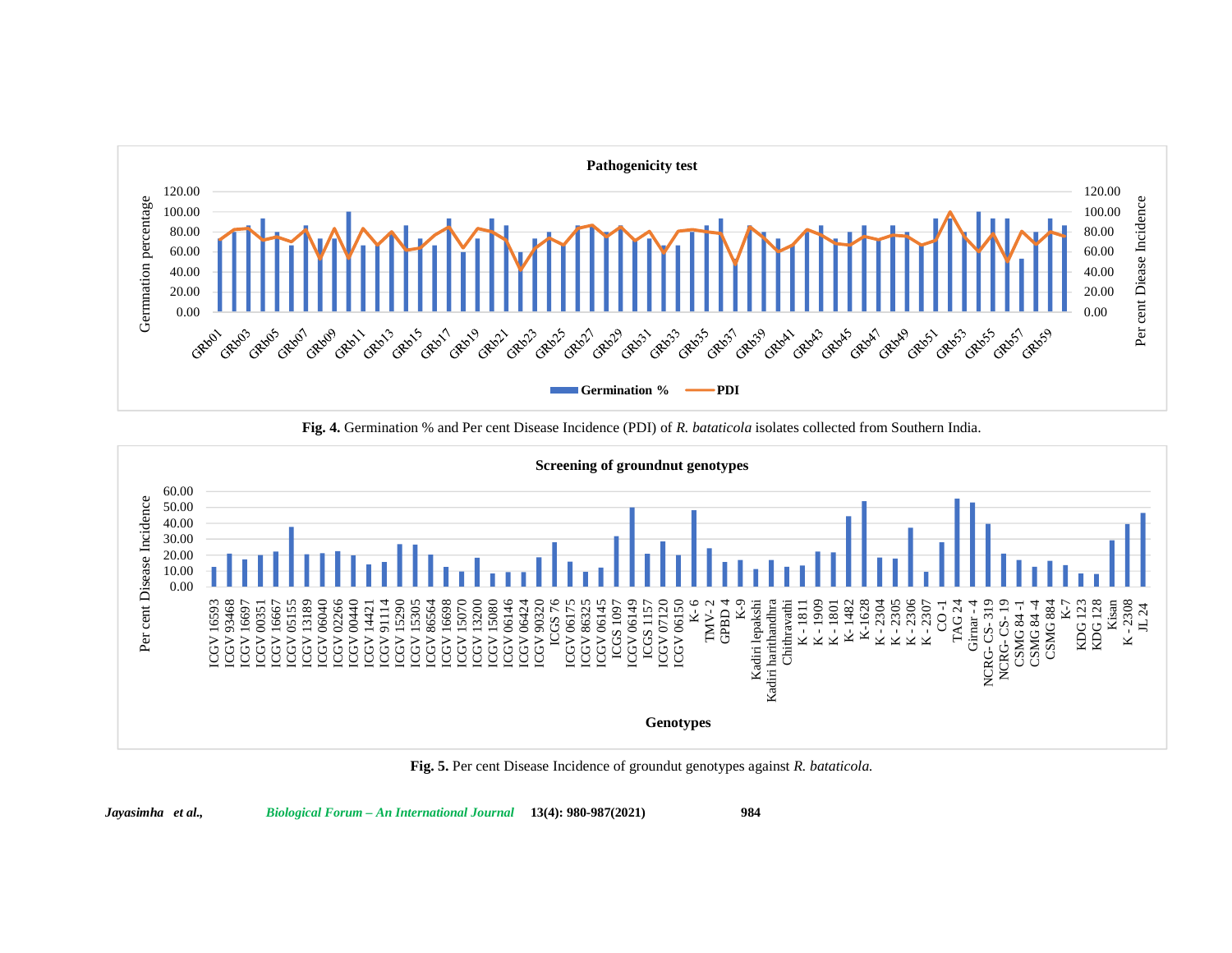The mean germination of the groundnut cultivar showed significant variations among the tested isolates ranging from 53.33 to 100 per cent, as shown in Table 1 and Fig. 4. The maximum germination (100%) was observed in two isolates (GRb10 and GRb54) followed by nine isolates with 93.33% germination (GRb04, GRb17, GRb20, GRb36, GRb51, GRb52, GRb55, GRb56 and GRb59). The germination of 86.67% in 13 isolates, 80.00% in 12 isolates, 73.33% in 11 isolates and 66.67% in 9 isolates were observed. Minimum germination (53.33%) was observed in two isolates (GRb37 and GRb57), followed by two isolates with 60.00% germination (GRb18 and GRb22).

The significant variations were observed in mean disease incidence among the 60 isolates varies from 41.67 to 100 per cent at 75 days after sowing (DAS) as shown in Table 1 and Fig. 4. The highest disease incidence (100%) was observed in isolate GRb 52 followed by isolates GRb16 and GRb27 showed 86.67% disease incidence. The isolates showed disease incidence viz., GRb17, GRb29 and GRb38 (85.00%), GRb03, GRb09, GRb11, GRb19 and GRb26 (83.33%), GRb02, GRb07, GRb34 and GRb42 (82.22%), GRb31, GRb33 and GRb57 (80.56%), GRb13, GRb20, GRb35 and GRb59 (80.00%). The lowest disease incidence (41.67 %) was observed in isolate GRb37 followed by isolates GRb22 and GRb56 showed 47.22 and 50.00 per cent disease incidence respectively. The rest of *R. bataticola* isolates showed mean disease incidence ranging from 52.78 to 78.33 per cent.

From the above results, GRb 52 isolate showed the highest disease incidence (100%) compared with all the

remaining isolates. Hence, it was considered a highly virulent isolate and used in all experiments in the subsequent study.

The variability in the pathogenicity among the isolates of dry root rot disease was reported by several workers (Raja Mohan and Balabaskar, 2012; Muthukumar *et al*., 2014) in groundnut crop. Sobti and Sharma (1992) recorded 13 to 63 per cent root rot incidence of groundnut with different isolates of *R. bataticola.* Similarly, Mathukia (1982) also proved the pathogenicity of dry root rot isolates on groundnut by using the soil inoculation method. Sharma *et al.* (2012) also proved the pathogenicity of 50 isolates of *R. bataticola* using chickpea cultivar and reported variability among the isolates of the *R. bataticola*.

**Screening advanced breeding lines for their reaction to dry root rot disease:** The field screening results showed significant variations among the groundnut genotypes (Table 3 and Fig. 5). The mean disease incidence of genotypes ranged from 8.05 to 55.56 per cent. The least disease incidence was recorded in genotype KDG 128 (8.05%) followed by genotypes ICGV 15080 and KDG 123 (8.42%), ICGV 06424 (9.28%), ICGV 06146 (9.30%), ICGV 86325 and K – 2307 (9.38%) and ICGV 15070 (9.57%). The genotypes (41) showed disease incidence ranged from 11.25 to 29.41 per cent. The highest disease incidence was observed in TAG 24 genotype with 55.56 per cent, followed by K-1628, Girnar – 4, ICGV 06149, K- 6, JL 24 and K- 1482 genotypes recorded 53.85, 53.13, 50.00, 48.21, 46.46 and 44.44 per cent disease incidence, respectively.

**Table 3: Percent Disease Incidence (PDI) and reaction of groundnut genotypes to dry root rot under sick plot conditions.**

| Sr. No. | <b>Genotypes</b>  | $PDI*$        | <b>Reaction</b> |
|---------|-------------------|---------------|-----------------|
| 1.      | <b>ICGV 16593</b> | 12.50(20.71)  | MR              |
| 2.      | <b>ICGV 93468</b> | 20.93 (27.20) | <b>MR</b>       |
| 3.      | <b>ICGV 16697</b> | 17.28 (23.88) | <b>MR</b>       |
| 4.      | <b>ICGV 00351</b> | 20.00 (26.79) | <b>MR</b>       |
| 5.      | <b>ICGV 16667</b> | 22.22 (27.81) | <b>MR</b>       |
| 6.      | <b>ICGV 05155</b> | 37.78 (37.10) | S               |
| 7.      | <b>ICGV 13189</b> | 20.51 (26.02) | <b>MR</b>       |
| 8.      | <b>ICGV 06040</b> | 21.05 (26.42) | <b>MR</b>       |
| 9.      | <b>ICGV 02266</b> | 22.47 (28.38) | MR              |
| 10.     | <b>ICGV 00440</b> | 19.74 (26.39) | MR              |
| 11.     | <b>ICGV 14421</b> | 14.14 (22.03) | <b>MR</b>       |
| 12.     | <b>ICGV 91114</b> | 15.58 (23.26) | MR              |
| 13.     | <b>ICGV 15290</b> | 26.92 (31.28) | ${\bf S}$       |
| 14.     | <b>ICGV 15305</b> | 26.47 (32.89) | $\overline{S}$  |
| 15.     | <b>ICGV 86564</b> | 20.24 (26.36) | <b>MR</b>       |
| 16.     | <b>ICGV 16698</b> | 12.50 (20.36) | <b>MR</b>       |
| 17.     | <b>ICGV 15070</b> | 9.57(18.01)   | $\mathbb{R}$    |
| 18.     | <b>ICGV 13200</b> | 18.39 (25.38) | <b>MR</b>       |
| 19.     | <b>ICGV 15080</b> | 8.42 (16.22)  | $\mathbb{R}$    |
| 20.     | <b>ICGV 06146</b> | 9.30 (17.09)  | $\mathbb{R}$    |
| 21.     | <b>ICGV 06424</b> | 9.28 (17.70)  | $\mathbb{R}$    |
| 22.     | <b>ICGV 90320</b> | 18.60 (25.16) | <b>MR</b>       |
| 23.     | ICGS 76           | 28.07 (31.29) | S               |
| 24.     | <b>ICGV 06175</b> | 15.94 (25.32) | <b>MR</b>       |
| 25.     | <b>ICGV 86325</b> | 9.38 (17.00)  | $\mathbb{R}$    |
| 26.     | <b>ICGV 06145</b> | 12.16(20.64)  | <b>MR</b>       |
| 27.     | <b>ICGS 1097</b>  | 31.82 (33.38) | S               |
| 28.     | <b>ICGV 06149</b> | 50.00 (45.00) | $\mathbf S$     |

*Jayasimha et al., Biological Forum – An International Journal* **13(4): 980-987(2021) 985**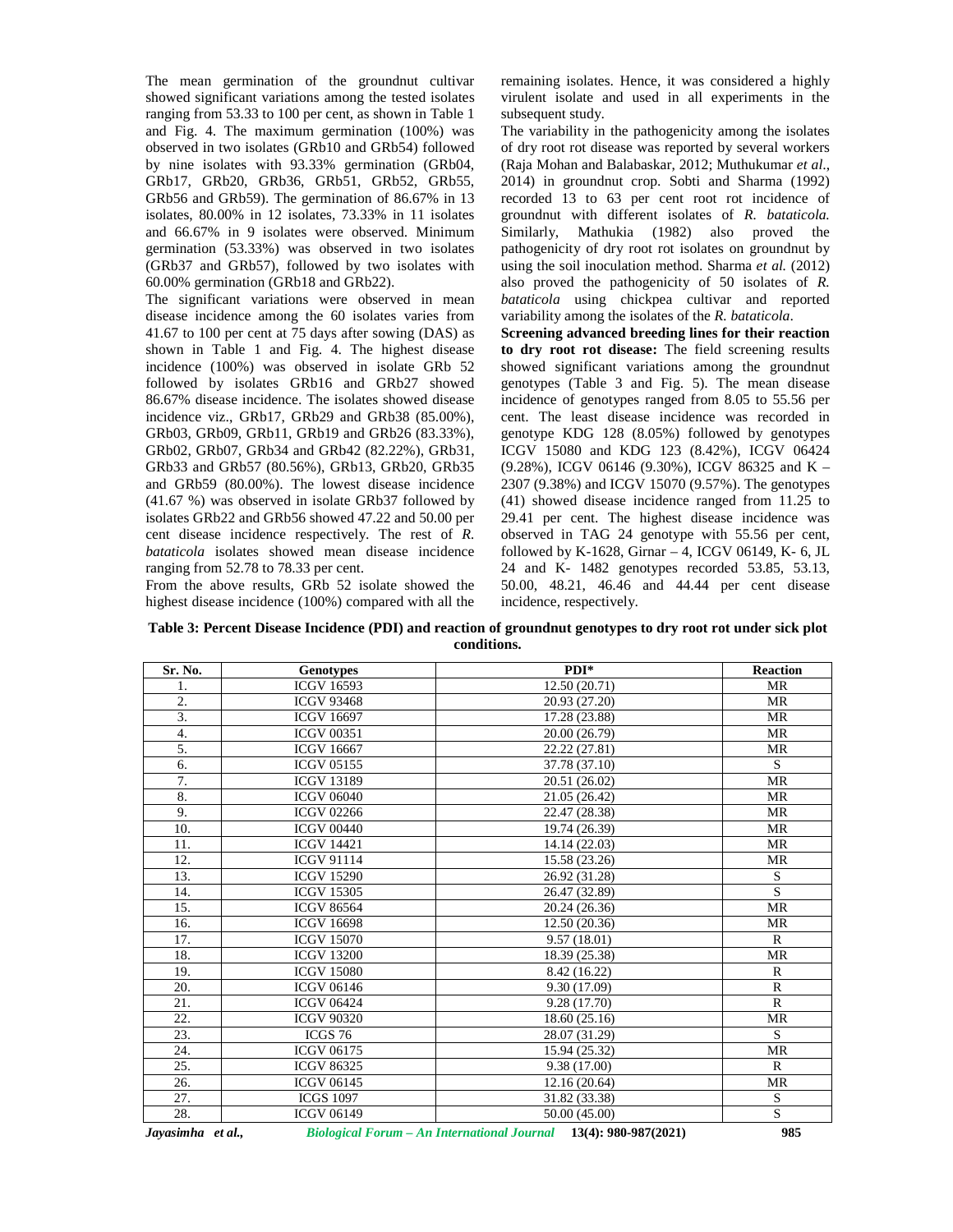| 29.               | <b>ICGS 1157</b>    | 20.75 (26.79)              | <b>MR</b>      |
|-------------------|---------------------|----------------------------|----------------|
| 30.               | <b>ICGV 07120</b>   | 28.57 (30.91)              | S              |
| 31.               | <b>ICGV 06150</b>   | 20.00 (26.57)              | <b>MR</b>      |
| 32.               | $K - 6$             | 48.21 (43.90)              | S              |
| $\overline{33}$ . | $TMV-2$             | 24.29 (29.51)              | <b>MR</b>      |
| 34.               | GPBD 4              | 15.56 (25.19)              | <b>MR</b>      |
| 35.               | $K - 9$             | 16.90 (25.06)              | <b>MR</b>      |
| 36.               | Kadiri lepakshi     | 11.25 (19.59)              | <b>MR</b>      |
| 37.               | Kadiri harithandhra | 16.90 (24.81)              | <b>MR</b>      |
| 38.               | Chithravathi        | 12.68 (20.88)              | <b>MR</b>      |
| 39.               | K-1811              | 13.33 (22.50)              | <b>MR</b>      |
| 40.               | K - 1909            | 22.22 (29.68)              | MR             |
| 41.               | K-1801              | 21.74 (27.64)              | <b>MR</b>      |
| 42.               | K-1482              | 44.44 (42.12)              | S              |
| 43.               | K - 1628            | 53.85 (45.74)              | <b>HS</b>      |
| 44.               | K-2304              | 18.46 (25.45)              | <b>MR</b>      |
| 45.               | K-2305              | 17.91 (24.56)              | MR             |
| 46.               | K-2306              | 37.25 (37.69)              | S              |
| 47.               | K - 2307            | 9.38(16.33)                | $\mathbb{R}$   |
| 48.               | $CO -1$             | 28.00 (32.90)              | S              |
| 49.               | <b>TAG 24</b>       | 55.56 (49.62)              | <b>HS</b>      |
| 50.               | Girnar - 4          | 53.13 (47.17)              | <b>HS</b>      |
| 51.               | <b>NCRG-CS-319</b>  | 39.58 (38.89)              | <sub>S</sub>   |
| 52.               | NCRG-CS-19          | 20.83 (27.70)              | <b>MR</b>      |
| 53.               | <b>CSMG 84 -1</b>   | 16.90 (25.06)              | <b>MR</b>      |
| 54.               | <b>CSMG 84 -4</b>   | 12.68 (19.67)              | <b>MR</b>      |
| 55.               | <b>CSMG 884</b>     | 16.42 (23.02)              | <b>MR</b>      |
| 56.               | $\overline{K}$ - 7  | 13.64 (21.26)              | <b>MR</b>      |
| 57.               | <b>KDG 123</b>      | 8.42 (16.70)               | $\mathbb{R}$   |
| 58.               | <b>KDG 128</b>      | 8.05 (16.49)               | ${\bf R}$      |
| 59.               | Kisan               | 29.41 (34.62)              | $\overline{S}$ |
| 60.               | $K - 2308$          | 39.39 (43.75)              | $\mathbf S$    |
| 61.               | JL 24               | $\overline{46.46}$ (43.58) | $\mathbf S$    |
|                   | Sem                 | 1.33                       |                |
|                   | CD(0.05)            | 3.76                       |                |
|                   | $CV\%$              | 8.01                       |                |
|                   |                     |                            |                |

\* Mean of two replications; Valves in parenthesis are angular transformed valves

Based on diseases incidence, genotypes were categorised. Eight genotypes ICGV 06146, ICGV 06424, ICGV 15070, ICGV 15080, ICGV 86325, K - 2307, KDG 123 and KDG 128 were found resistant (1- 10% disease incidence), 35 genotypes were showed moderately resistant reaction with 11-25 per cent disease incidence, fifteen genotypes (CO -1, ICGS 1097, ICGS 76, ICGV 05155, ICGV 06149, ICGV 07120, ICGV 15290, ICGV 15305, JL 24, K – 2306, K – 2308, K- 1482, K- 6, Kisan and NCRG- CS- 319) were found susceptible with 26-50% disease incidence, and three genotypes (Girnar  $-4$ , K-1628, TAG 24) with >50% disease incidence were showed highly susceptible reaction (Table 4).

|  |  | Table 4: Grouping of groundnut genotypes in response to dry root rot resistance under field conditions. |
|--|--|---------------------------------------------------------------------------------------------------------|
|  |  |                                                                                                         |

| Sr. No.                | <b>Reaction</b>             | No. of<br><b>Genotypes</b> | List of genotypes                                                                                                                                                                                                                                                                                                                                                                                                                      |
|------------------------|-----------------------------|----------------------------|----------------------------------------------------------------------------------------------------------------------------------------------------------------------------------------------------------------------------------------------------------------------------------------------------------------------------------------------------------------------------------------------------------------------------------------|
| $\mathbf{1}$ .         | Resistant                   | 8                          | ICGV 06146, ICGV 06424, ICGV 15070, ICGV 15080, ICGV<br>86325, K - 2307, KDG 123, KDG 128                                                                                                                                                                                                                                                                                                                                              |
| $\mathcal{D}_{\alpha}$ | <b>Moderately Resistant</b> | 35                         | Chithravathi, CSMG 84 -1, CSMG 84 -4, CSMG 884, GPBD 4,<br>ICGS 1157, ICGV 00351, ICGV 00440, ICGV 02266, ICGV<br>06040, ICGV 06145, ICGV 06150, ICGV 06175, ICGV 13189.<br>ICGV 13200, ICGV 14421, ICGV 16593, ICGV 16667, ICGV<br>16697, ICGV 16698, ICGV 86564, ICGV 90320, ICGV 91114,<br>ICGV 93468, K – 1801, K – 1811, K – 1909, K – 2304, K – 2305,<br>K-7, K-9, Kadiri harithandhra, Kadiri lepakshi, NCRG- CS-19,<br>$TMV-2$ |
| 3.                     | Susceptible                 | 15                         | CO -1, ICGS 1097, ICGS 76, ICGV 05155, ICGV 06149, ICGV<br>07120, ICGV 15290, ICGV 15305, JL 24, K – 2306, K – 2308,<br>K-1482, K-6, Kisan, NCRG-CS-319                                                                                                                                                                                                                                                                                |
| 4.                     | <b>Highly Susceptible</b>   | 3                          | Girnar - 4, K-1628, TAG 24                                                                                                                                                                                                                                                                                                                                                                                                             |